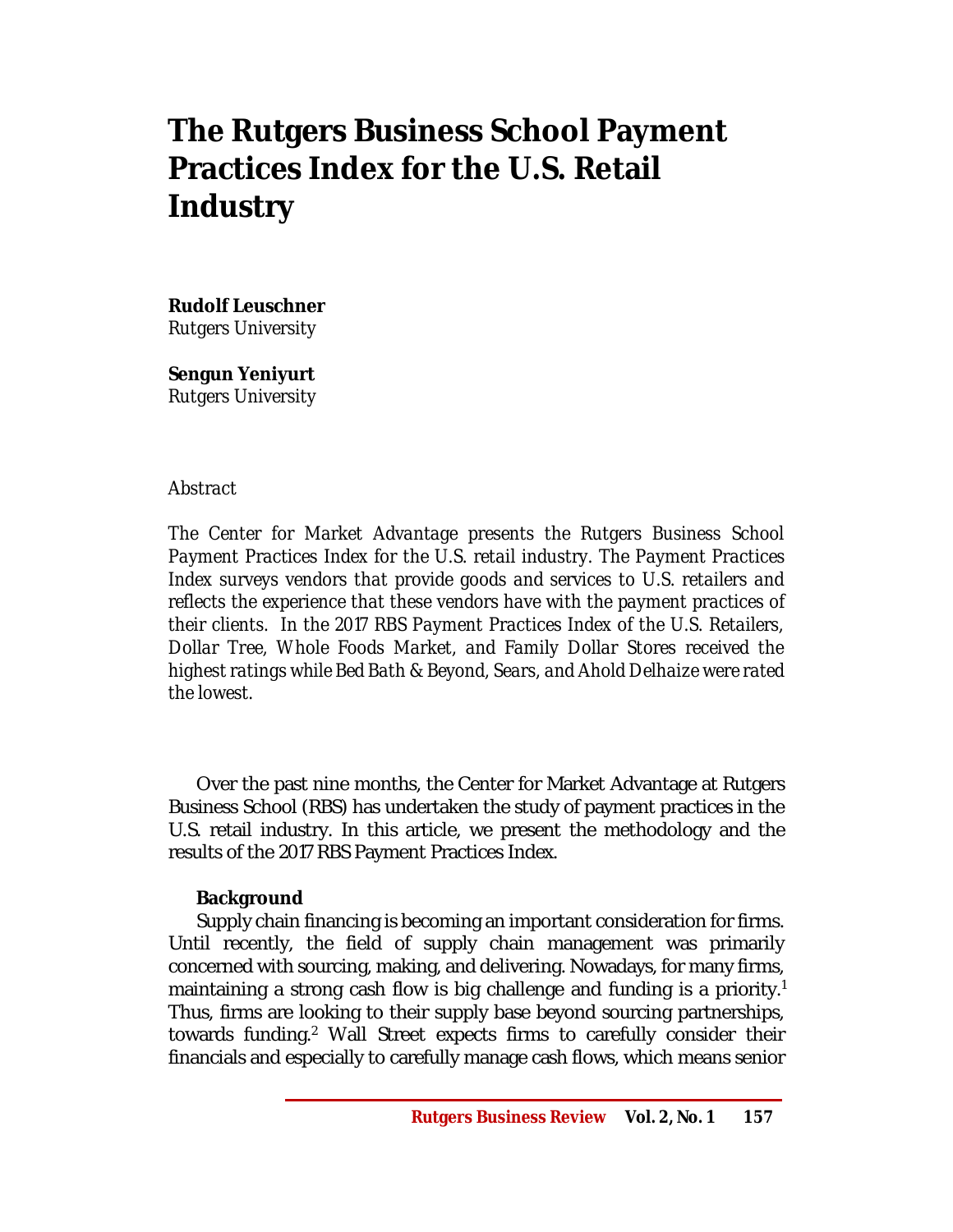managers are increasingly focused on working capital management. Meanwhile, many small and medium sized enterprises and non-investmentgrade firms find it difficult to finance their working capital requirements. Yet, small and medium sized firms constitute a large portion of the supply base for larger companies. Although large companies generally have investmentgrade ratings, enjoy easier access to capital and get more favorable financial terms, they still find the idea of raising additional capital by utilizing their supply chains very attractive.

Nowadays, it is increasingly common practice in several industries to increase the length of the firm's payment terms. Traditionally, the norm was 2/10 net 30, meaning the full payment was due 30 days after receipt of the invoice, with a two percent early-pay discount for payments within 10 days. Numerous companies have moved significantly beyond that, with payment terms reaching 120 days and more.<sup>3</sup> Within the retail industry we see a shift towards longer payment terms, although there are still a number of retailers paying in 30 or 45 days. This lengthening of the payment terms has obvious advantages for buyers as it expands accounts payables and increases cash on hand. However, it can put great stress on suppliers if not managed carefully. Additionally, some large firms are working on shortening the accounts receivable cycle. They tend to do this at the same time that buying firms are working to extend their payables, which creates tension between the buying firms and their suppliers.

Given these recent trends, we undertook the development of a measure that captures the vendor's satisfaction with the payment practices that firms employ towards their suppliers. While we are considering expanding the Payment Practices Index to other contexts in the future, our first study focuses on the U.S. retail industry. According to PricewaterhouseCoopers LLP, the retail industry is the largest employer in U.S., accounting for 29 million jobs and contributing \$2.6 trillion to the national GDP.<sup>4</sup> As large retailers are streamlining their supply chains, their suppliers have increased difficulty in financing their operations. This difficulty of obtaining funding can have severe implications on profitability, cash flow, and working capital. Cash flow difficulties can even lead to bankruptcies and supply disruptions.<sup>5</sup>

## **Methodology and Results**

The RBS Payment Practices Index is comprised of 7 questions capturing different facets of payment practices on a five point Likert type scale, ranging from extremely dissatisfied to extremely satisfied:

- length of payment terms
- track record (or history) of on-time payments
- invoice adjustments (reserves, charges, and holds)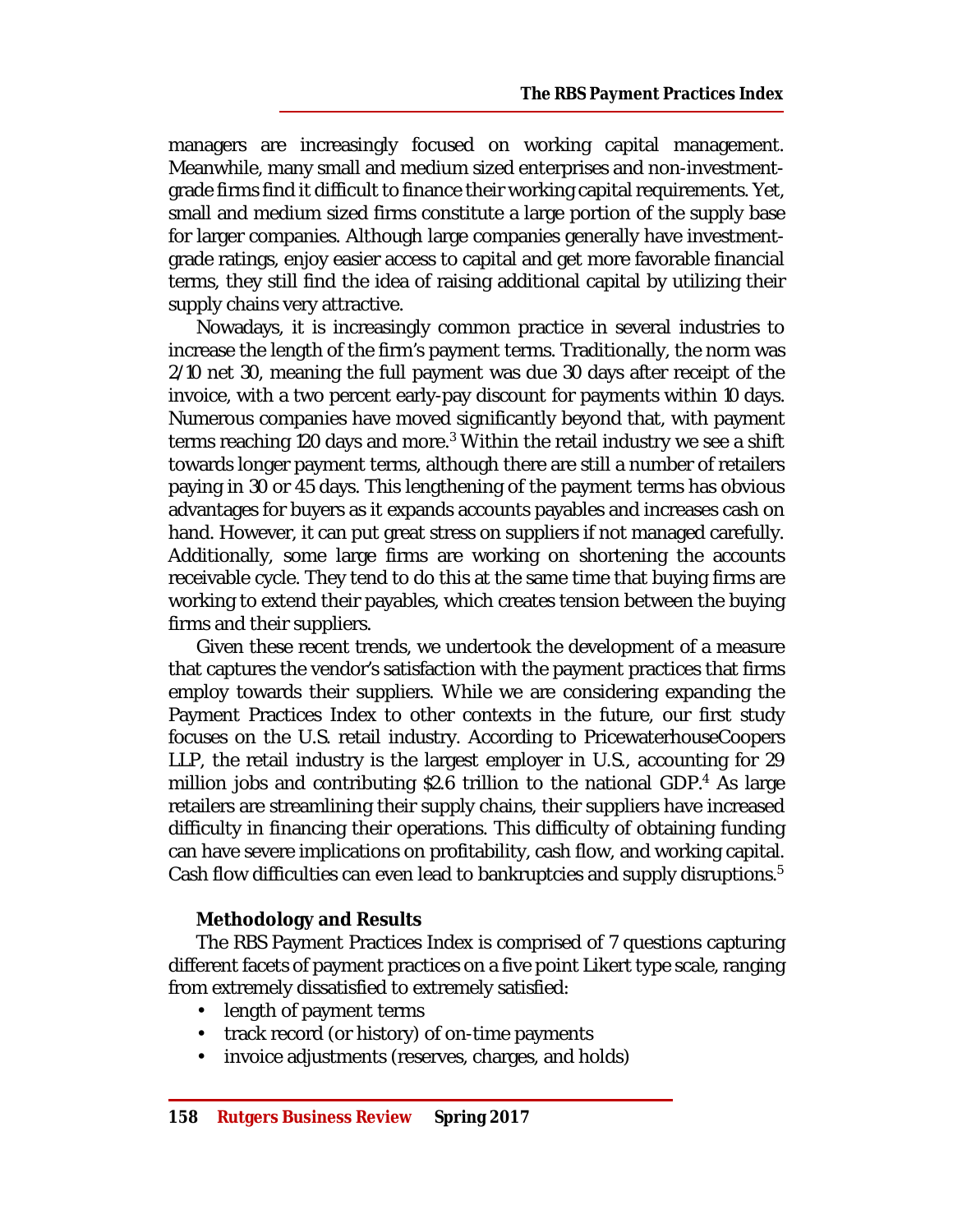- visibility of approved invoices
- payment dispute resolution
- offering of alternative funding options
- overall satisfaction with retailer's payment process

Our sample consists of 630 respondents providing information regarding their experience with the payment practices of their clients. The respondents represent suppliers of U.S. retailers, come from a variety of industries, and are knowledgeable of the procurement and payment practices of their retailing clients.

We included the 50 largest retailers in U.S. in the study.<sup>6</sup> It should be noted that restaurants and wireless service provides are outside the scope of this study and were not included in our initial list of retailers. We were not able to achieve a satisfactory sample size for four retailers (Seven Eleven, Health Mart Systems, L Brands, and Bi-Lo). These four retailers were excluded from the final rankings, resulting in an index that includes 46 of the top 50 retailers in U.S.

The RBS Payment Practices Index takes values from 100 to 0, where 100 denotes the highest vendor satisfaction with payment practices that a retailer can achieve if all respondents were extremely satisfied with all facets of its payment practices, and 0 denotes the lowest.

In the 2017 RBS Payment Practices Index of the U.S. Retailers, Dollar Tree, Whole Foods Market, and Family Dollar Stores received the highest ratings while Bed Bath & Beyond, Sears, and Ahold Delhaize have the lowest scores. The index scores and the ranking of all 46 retailers can be seen in Table 1.

| <b>Rank</b> | <b>Retailer</b>             | <b>Index</b> |
|-------------|-----------------------------|--------------|
| 1           | Dollar Tree                 | 89.063       |
| 2           | Whole Foods Market          | 82.146       |
| 3           | <b>Family Dollar Stores</b> | 82.143       |
| 4           | Hy-Vee                      | 79.722       |
| 5           | H-E-B Grocery               | 78.571       |
| 6           | <b>Publix Super Markets</b> | 78.247       |
| 7           | Costco                      | 78.054       |
| 8           | Ross Stores                 | 77.556       |
| 9           | Supervalu                   | 75.649       |
| 10          | Sherwin-Williams            | 75.000       |
| 11          | <b>Wegmans Food Market</b>  | 74.206       |
| 12          | Aldi                        | 73.539       |
|             |                             |              |

**Table 1.** 2017 RBS Payment Practices Index and Rankings for U.S. Retailers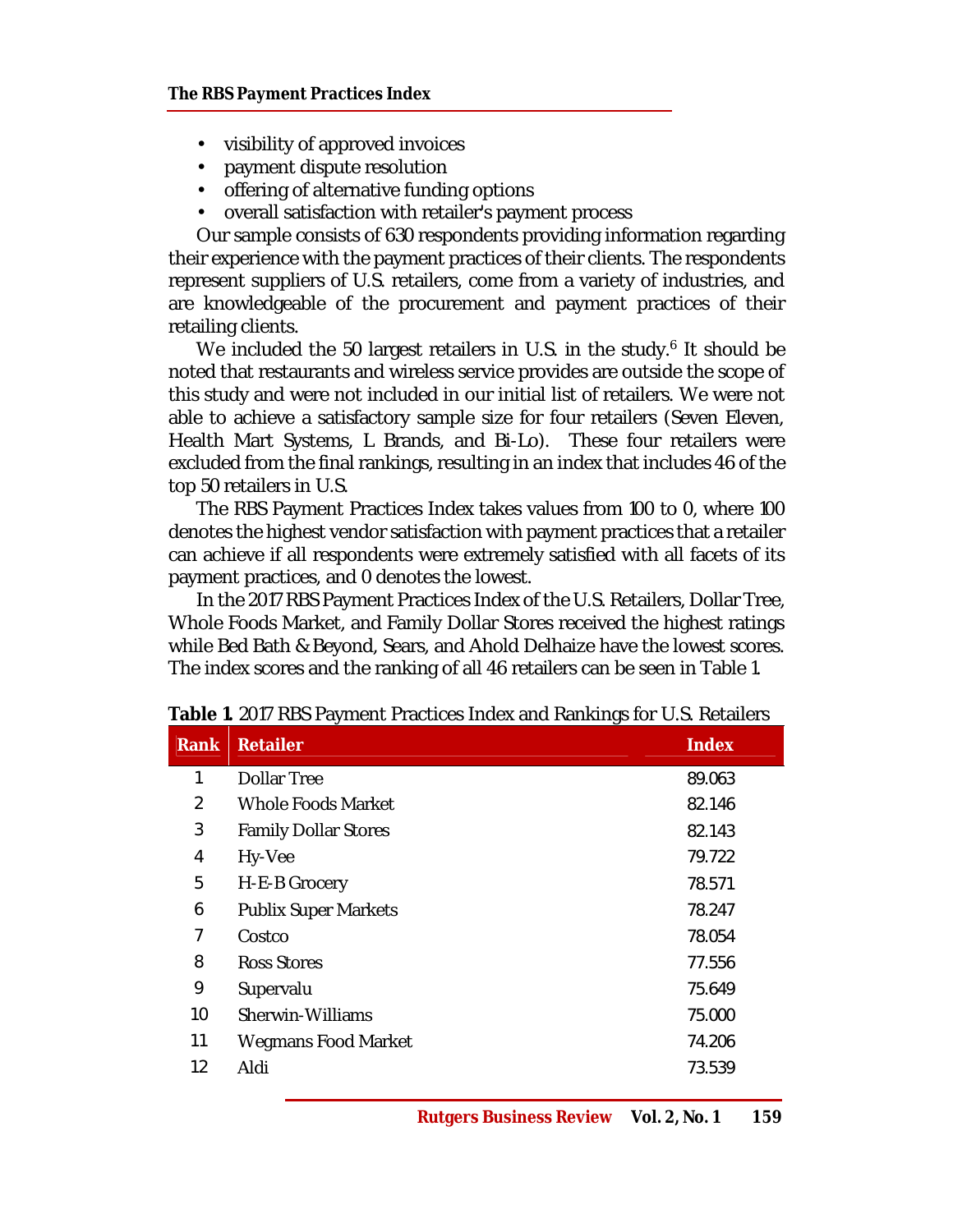| <b>Rank</b> | <b>Retailer</b>              | <b>Index</b> |
|-------------|------------------------------|--------------|
| 13          | Ace Hardware                 | 72.269       |
| 14          | <b>Staples</b>               | 68.687       |
| 15          | Trader Joe's                 | 68.214       |
| 16          | <b>TJX</b>                   | 67.471       |
| 17          | J.C. Penney Co.              | 67.397       |
| 18          | <b>BJ's Wholesale Club</b>   | 66.964       |
| 19          | <b>CVS Caremark</b>          | 65.363       |
| 20          | O'Reilly Automotive          | 65.306       |
| 21          | Gap                          | 64.935       |
| 22          | WakeFern / ShopRite          | 64.286       |
| 23          | <b>Rite Aid</b>              | 63.992       |
| 24          | Albertsons                   | 63.903       |
| 25          | <b>Dick's Sporting Goods</b> | 63.333       |
| 26          | Nordstrom                    | 63.031       |
| 27          | Amazon.com                   | 62.168       |
| 28          | Meijer                       | 61.429       |
| 29          | Target                       | 61.310       |
| 30          | The Home Depot               | 60.464       |
| 31          | Dollar General               | 60.357       |
| 32          | <b>Wal-Mart Stores</b>       | 60.295       |
| 33          | Walgreen                     | 58.481       |
| 34          | Best Buy                     | 56.349       |
| 35          | Menard                       | 56.303       |
| 36          | The Kroger Co.               | 56.201       |
| 37          | Safeway                      | 55.238       |
| 38          | Giant Eagle                  | 54.911       |
| 39          | Lowe's Companies             | 53.231       |
| 40          | Kohl's                       | 52.798       |
| 41          | Toys "R" Us                  | 51.939       |
| 42          | AutoZone                     | 51.339       |
| 43          | Macy's                       | 50.466       |
| 44          | Ahold Delhaize (Stop & Shop) | 50.000       |
| 45          | Sears Holdings               | 45.220       |
| 46          | Bed Bath & Beyond            | 42.437       |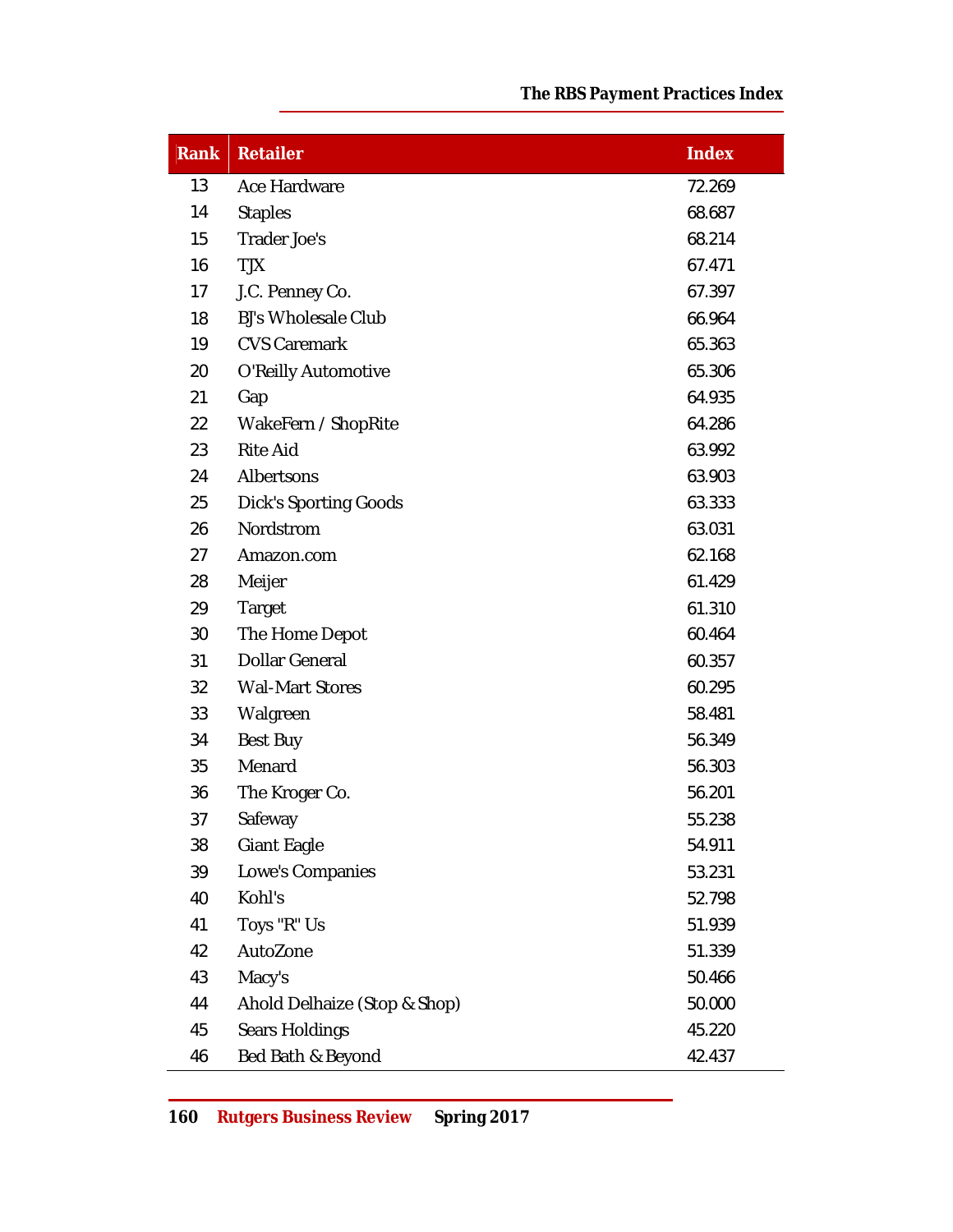#### **Authors**

*Rudolf Leuschner is an assistant professor in the department of Supply Chain Management, the Founding Co-Director of the top-ranked online Master of Supply Chain Management program, and the curriculum coordinator for the MBA program at Rutgers Business School. His primary research focuses on the end-toend supply chain and the integration of its three primary flows: product, information and financial. Specifically, in the new field of Supply Chain Finance, he*  has recently been active in developing relevant insights for academic and *practitioner audiences. A second research interest is customer service, especially the integration of marketing and logistics aspects and their impact on customer satisfaction and business outcomes. He received his Ph.D. in Logistics and a minor in Marketing from The Ohio State University. His work has appeared among others in Harvard Business Review, the Journal of Supply Chain Management, and the*  Journal of Business Logistics. His teaching interests at the undergraduate, *graduate, and executive education level include Supply Chain Management Strategies, Demand Management, Innovation in the Supply Chain, and Logistics, Warehousing, and Transportation.*

*email: [rleuschner@business.rutgers.edu](mailto:rleuschner@business.rutgers.edu)*

*Sengun (Shen) Yeniyurt is a Chancellor's Scholar and an Associate Professor in the Marketing Department at Rutgers Business School. He has an interdisciplinary research record, and currently serves as the founding Co-Editor-in-Chief of Rutgers Business Review. In his research, Dr. Yeniyurt studies market strategies using econometric models and bridges multiple disciplines: marketing, supply chain management, innovation management, and international business. His research has appeared in top journals in each of these disciplines and addresses a variety of topics including global market strategies, new product development and launch, brand management, supply chain strategies, supplier relationship management, and inter-firm networks. The impact of his research is evidenced by the many citations, awards, and media mentions he received. His research has been recognized by the Rutgers Business School when he received the Junior Faculty Research Excellence Award in 2011 and the Dean's Award for Meritorious Research*  in 2010. He frequently organizes and teaches in executive training and professional *certificate programs.*

*email: [yeniyurt@business.rutgers.edu](mailto:yeniyurt@business.rutgers.edu)*

## **Endnotes**

- 1. Rogers, D.S., Leuschner, R., & Choi, T.Y. (2016). The Rise of FinTech in Supply Chains. *Harvard Business Review*, <https://hbr.org/2016/06/the-rise-of-fintech-in-supply-chains.>
- 2. Carnovale, S., & Yeniyurt, S. (2015). The Impact of Supply Network Structure on The Financial Performance of The Firm. *Supply Chain Forum: an International Journal*, *16*(3), 18-28.
- 3. Ng, S. (2015). P&G, Big Companies Pinch Suppliers on Payments. *The Wall Street Journal.*  <https://www.wsj.com/articles/SB10001424127887324010704578418361635041842>